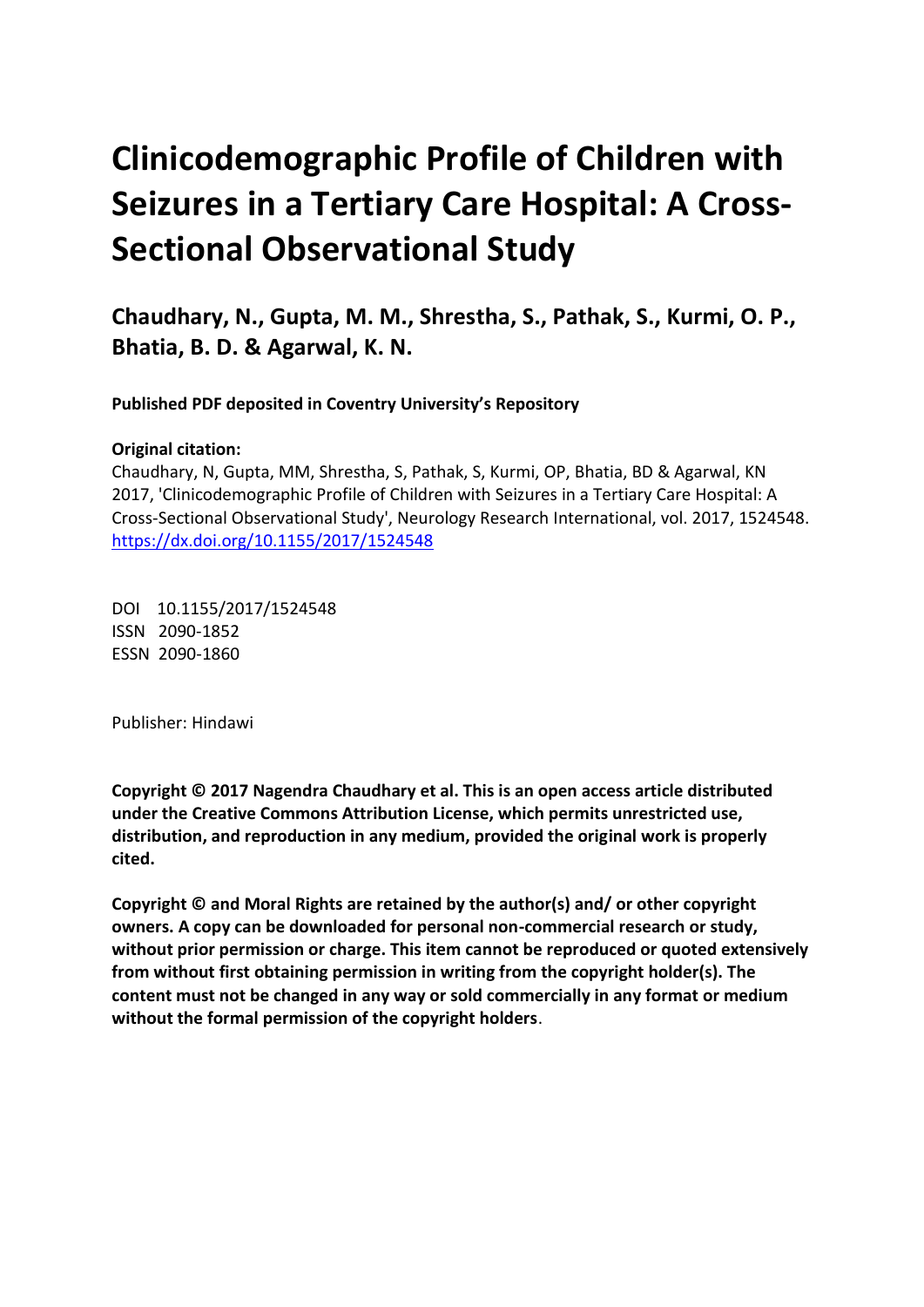

# *Research Article*

# **Clinicodemographic Profile of Children with Seizures in a Tertiary Care Hospital: A Cross-Sectional Observational Study**

# **Nagendra Chaudhary,1 Murli Manohar Gupta,1 Sandeep Shrestha,<sup>1</sup> Santosh Pathak,<sup>2</sup> Om Prakash Kurmi,**<sup>3,4</sup> **B. D. Bhatia**,<sup>1</sup> **and K. N. Agarwal**<sup>1</sup>

 ${}^{1}$ De artment of Pediatrics Universal College f Medical Sciences Bhairahawa 32900 Ne al *o , , p 2 Chitwan Medical C llege Bharatpur 44200 Ne al o op o ), , p 3 Centre f r P ulati n Health and Research (CPR Bhairahawa 32900 Ne al*  $4$ Nuffield Department  $fP$  ulation Health, Clinical Trial Service Unit & E idemiological Studies Unit, *o o , o , University f Oxf rd Oxf rd UK*

Correspondence should be addressed to Nagendra Chaudhary enagendra@hotmail.com

Received 15 March 2017; Accepted 28 May 2017; Published 21 June 2017

Academic Editor: Changiz Geula

Copyright © 2017 Nagendra Chaudhary et al. This is an open access article distributed under the Creative Commons Attribution License, which permits unrestricted use, distribution, and reproduction in any medium, provided the original work is properly cited.

with seizures. Among 4962 admitted children, seizures were present in  $3.4\%$   $n = 168$  of children, with male preponderance. common than partial seizures in both sexes (male 82.7%; female 81.2%) and age groups. There was no statistical significance in the distribution of seizures GTCS and partial seizures) with sexes  $P = 0.813$  and age groups ( $P = 0.955$ ). Mean ages of ( (39.9%), vomiting 35.1%), and headache (16.1%) were common complaints in seizure patients. Significant number of GTCS cases had fever  $P = 0.041$  and neurocysticercosis  $n = 72$  43%) was the most common etiology in seizure patients. Idiopathic epilepsy Seizures are one of the common causes for hospital admissions in children with significant mortality and morbidity. This study was conducted to study the prevalence and clinicodemographic profile of children with seizures in a tertiary care hospital of western Nepal. This prospective cross-sectionalstudy conducted over a period of 2 yearsincluded all admitted children (2 months–16 years) 138 (82.1%) children had generalized tonic-clonic seizures (GTCS) and 30 (17.9%) children had partial seizures. GTCS were more children having GTCS and partial seizures were 8.2±4.6 years and 8.2± 4.2 years, respectively. Loss of consciousness (55.4%), fever (38 (22.6%)), meningoencephalitis (26 (15.5%)), and febrile convulsions (14 (8.33%)) were other leading disorders in children with seizures.

# **1. Introduction**

Seizure, a transient occurrence of signs and/or symptoms resulting from abnormal excessive or synchronous neuronal activity in the brain, is an important cause for hospital admissions in children from developing countries with increased prevalence in younger children [\[1](#page-5-0), [2](#page-5-1)]. Studies suggest that around 4–10% of children have an experience of seizure before 16 years of age, where 1/5th of total children with unprovoked seizures may develop epilepsy [\[3](#page-5-2)]. Epilepsy in Nepal remains a huge challenge with prevalence of seven per 1000 population [\[4](#page-5-3)].

Neonatal seizures (infections, birth asphyxia, and metabolic causes), febrile convulsions, meningitis, viral encephalitis, neurocysticercosis, cerebral malaria, and epilepsy (symptomatic, cryptogenic, and idiopathic) are common causes of acute seizures in children [\[5](#page-5-4)[–10\]](#page-5-5). Febrile seizures occurring commonly between 6 months and 5 years of age account for 2–5% of all children experiencing first episode of seizure before 5 years of age. Infections alone can be the major cause of seizures in developing nations [\[3](#page-5-2), [11\]](#page-5-6).

Neuroimaging CT scan/MRI plays an important role in the etiological diagnosis of seizures. Generally, neuroimaging is not necessary in well-appearing children after a first,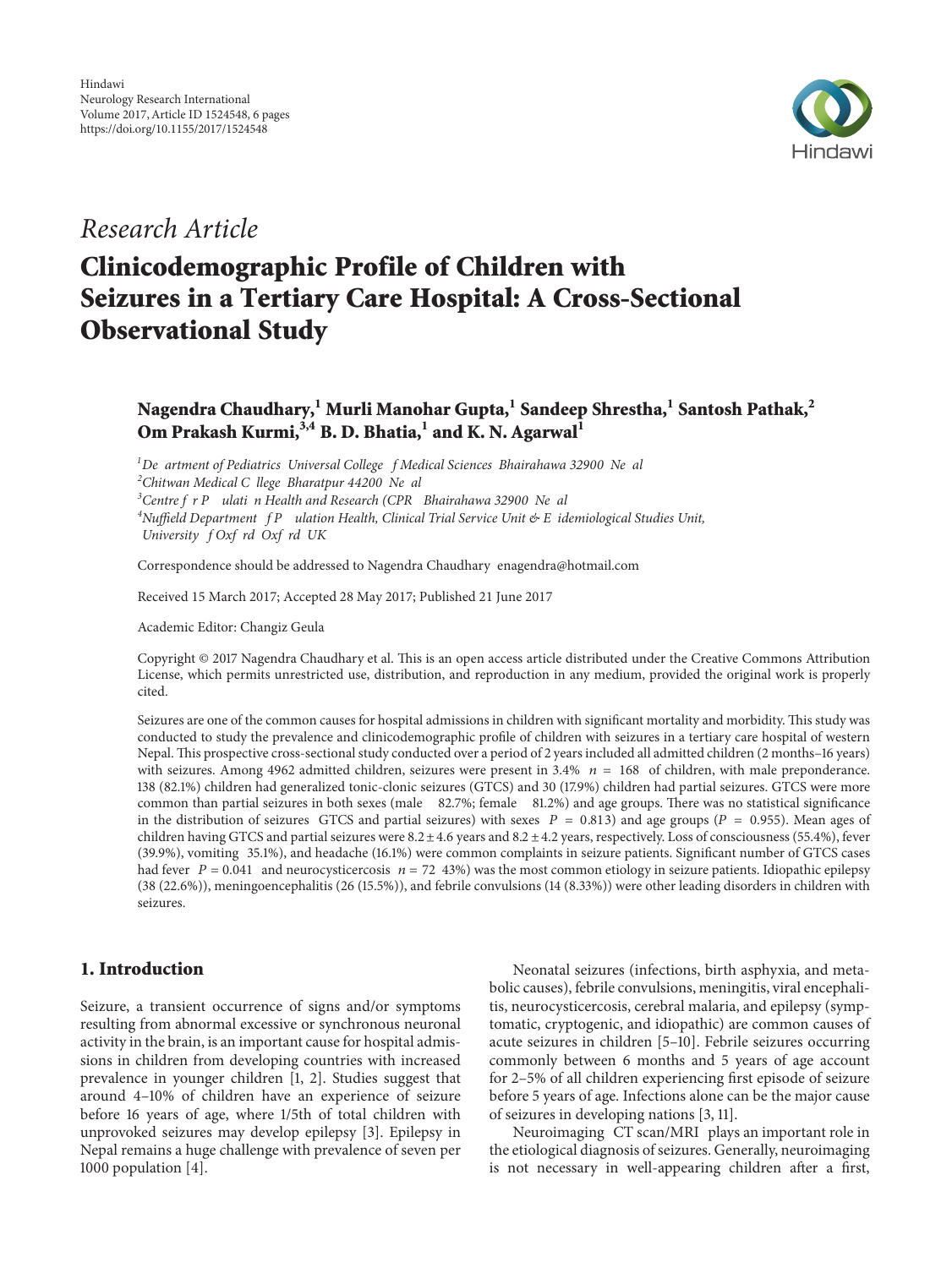

<span id="page-2-0"></span>Figure 1: Work plan of admitted children.

unprovoked nonfebrile seizure. It has an important role in children with focal seizure or persistent seizure activity, focal neurologic deficit, neurocutaneous disorder, signs of elevated intracranial pressure, VP shunting, trauma, or travelling to cysticercosis endemic countries [\[12](#page-5-7)[–14](#page-6-0)].

always challenging in a child with sei ure. The problem Proper diagnosis, classification, and management are is even more complicated in resource-limited countries like Nepal due to lack of proper investigations and technologies in many hospitals. There are only limited studies based on clinicodemographic profile, types, and etiological causes of seizures in children in western Nepal. This crosssectional observational study was therefore conducted to study the sociodemographic profile, clinical characteristics, neuroimaging, and use of antiepileptic drugs in children presenting with seizures.

#### **2. Materials and Methods**

) remote , were enrolled over a period of 2 years from 1 This was a prospective cross-sectional study conducted at Universal College of Medical Sciences, Bhairahawa, Nepal, a tertiary level hospital situated in western Nepal. All admitted cases (0–16 years) to pediatrics ward/PICU presenting with seizures, both unprovoked and symptomatic (acute and August 2014 to 31 July 2016. The study was approved by the institute's ethical review board (IRB). The objective of the study was to determine the prevalence of seizures in pediatric hospital admissions and to study the clinicodemographic profile of those children. Neonatal seizures admitted in neonatal intensive care unit were not included for the analysis. Data was recorded in predesigned proforma and analyzed using STATA v13. Association between participants'

characteristics and sei ures was carried out using multivariate logistic regression. Chi-square test was used for categorical samples, whereas Student's t-test was used for noncategorical samples. P value of less than 0.05 was considered statistically significant.

#### **3. Results**

youngest age of 2 months. 138 82.1% children had generalboth sexes  $M = 82.7\%$ ;  $F = 81.2\%$ ). There was no statistical significance in the distribution of sei ures GTCS and partial with sexes  $P = 0.813$ ). The mean ages of children having GTCS and partial sei ures were 8.2  $\pm$  4.6 years and 8.2  $\pm$  4.2 Among 4962 children admitted to the paediatric department over a period of two years, 168 children fulfilled the inclusion criteria and were subjected to analysis [\(Figure](#page-2-0) 1). Seizures were present in 168 children (104 boys and 64 girls) with ized tonic-clonic seizures and 30 (17.9%) children had partial seizures. GTCS were more common than partial seizures in years, respectively [\(Table](#page-3-0) 1).

semiology  $P = 0.955$ ). Children having seizures were subdivided into 4 age groups: 0–4 years, 5–8 years, 9–12 years, and 13–16 years. GTCS were again more common in all the age groups when compared to partial seizures. There was no statistical significance between the different age groups and seizure

The mean values of different biochemical parameters in children having GTCS and partial seizures are depicted in [Table](#page-3-1) 2.

Loss of consciousness (55.4%), fever (39.9%), vomiting (35.1), and headache (16.1%) were four leading clinical complaints in admitted seizure patients, whereas speech disorder (2.4%) was the least common complaint. Among 67 children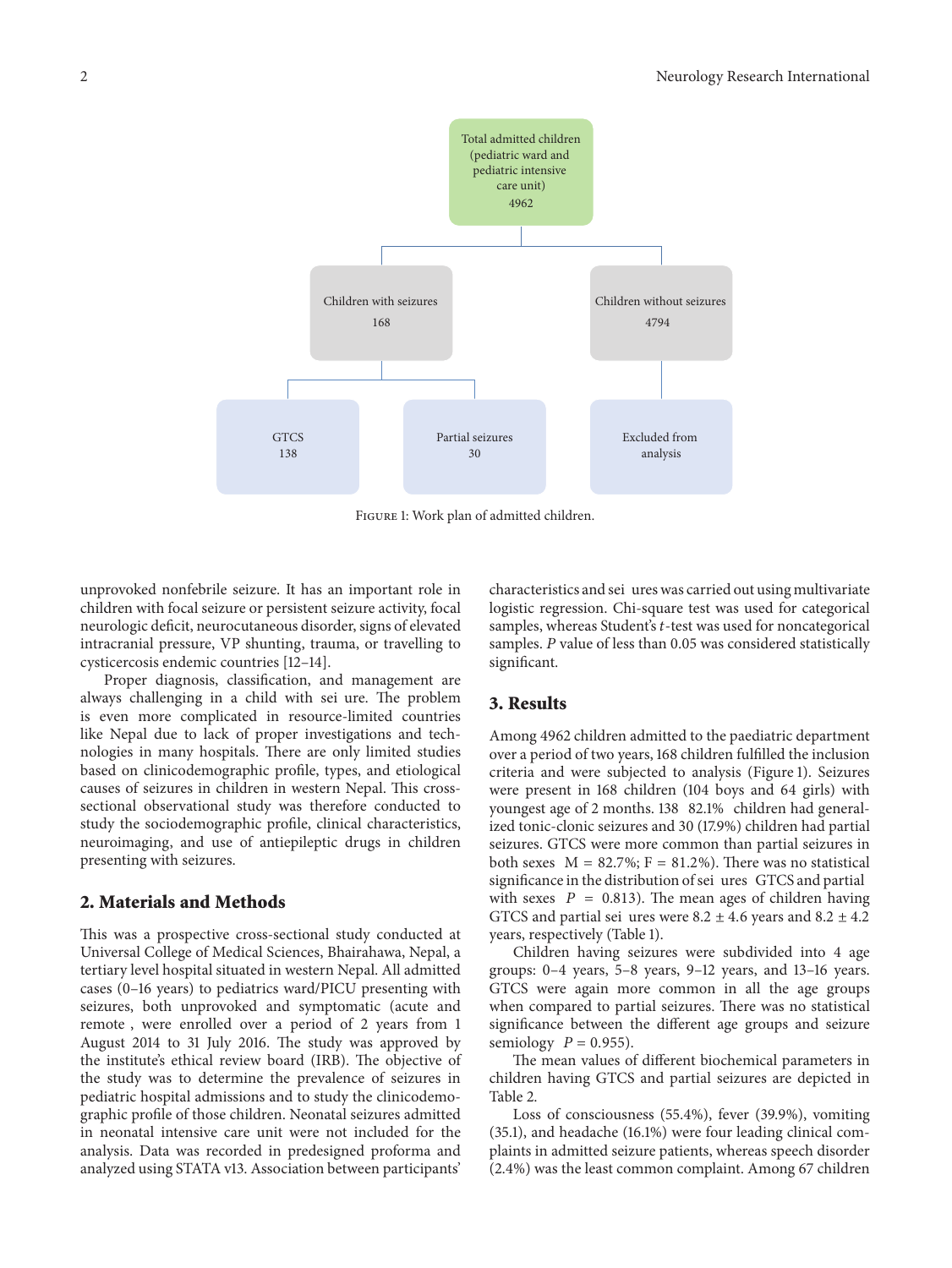seizures, which was statistically significant  $P = 0.041$ ), sugof other clinical features vomiting, headache, meningeal with GTCS and partial sei ures Table 3. having fever, 60 (89%) had GTCS, while 7 (10.5%) had partial gesting that febrile children presented more commonly with GTCS. There was no statistical significance in occurrence irritation, unconsciousness, and speech disorder) in children

Neuroimaging was done in all 168 sei ure patients, where ( 73 (43.4%) were normal and 72 42.9%) showed neurocys-( epilepsy (38), and meningoencephalitis 18). Remaining 23 ) ( lesion (tumor 2), and structural brain abnormalities (7) with GTCS and partial sei ures. ticercosis. The children with normal neuroimaging findings had cerebral palsy (3), febrile convulsion (14), idiopathic abnormal CT head findings were meningoencephalitis (8), acute disseminated encephalomyelitis (3), traumatic head injury (1), gliotic lesion (2), intracranial space occupying [\(Table](#page-4-1) 4). [Table](#page-4-2) 5 shows antiepileptic drugs used in children

#### **4. Discussion**

Seizures are more common in younger children compared to older ones with male preponderance [\[15](#page-6-1)].

sei ures in younger age groups 0 4 years > 13-16 years) with male predominance (male/female 1.6:1). The prevalence of sei ures was 3.4% 168 out of 4962 admissions in our ) (Kathmandu valley showed the prevalence of seizures to younger age groups if neonatal sei ures due to sepsis, birth the prevalence of sei ures to be almost 18.3%. The reason for study may be due to inclusion of newborns having sei ures in In our study, we too observed the higher prevalence of study. A recent study conducted in western region of the country showed the prevalence of seizures to be higher than that in our study (12.7%) with male-to-female ratio almost similar to our study [\[16\]](#page-6-2). A study form South India also suggested males being predominant in children with seizures [\[17\]](#page-6-3). Another study conducted in the hilly part of Nepal be 10.2%. The prevalence of seizures may even increase in asphyxia, hypoxic ischemic encephalopathy, and metabolic causes) are included. A study conducted in Kenya showed higher occurrence of seizures in children as compared to our the Kenya study [\[6\]](#page-5-8). In our study, children below 2 months of age were not included.

had partial sei ures. Other semiologies absence and atonic 138 (82%) of all children with seizures had generalized tonic-clonic seizures, whereas the remaining 30 (17.9%)

<span id="page-3-0"></span>Table 1: Baseline characteristics of children with seizures (GTCS and partial seizures).

| Characteristics             | Number | GTCS, $n$ $(\%)$ | Partial, $n$ $(\%)$ | $P$ value |
|-----------------------------|--------|------------------|---------------------|-----------|
| Number of patients, $N$ (%) | 168    | 138(82.1)        | 30                  |           |
| Gender                      |        |                  |                     |           |
| Male                        | 104    | 86 82.7)         | 18 17.3)            | 0.813     |
| Female                      | 64     | 52(81.2)         | 12(18.8)            |           |
| Age in years                |        |                  |                     |           |
| $0 - 4$                     | 45     | 37(82.2)         | 8(17.8)             |           |
| $5 - 8$                     | 44     | 37 84.1)         | 7(15.9)             | 0.955     |
| $9 - 12$                    | 44     | 35(79.5)         | 9(20.5)             |           |
| $13 - 16$                   | 35     | 29 82.9)         | $6\;17.1)$          |           |
| Mean $\pm SD$ )             | 168    | 8.2(4.6)         | 8.2(4.1)            |           |
| Religion                    |        |                  |                     |           |
| Hindu                       | 154    | $125$ 81.2)      | 29 18.8)            | 0.274     |
| Muslim                      | 14     | 13(92.9)         | 1(7.1)              |           |

<span id="page-3-1"></span>Table 2: Biochemical parameters of children with GTCS and partial seizures.

| <b>Biochemical tests</b>                           | Number | GTCS mean $\pm$ SD <i>n</i> ) | Partial mean $\pm$ SD n |
|----------------------------------------------------|--------|-------------------------------|-------------------------|
| Haemoglobin gm/dl)                                 | 159    | $11.5 \pm 1.57$ ; 130         | $11.7 \pm 1.07$ ; 29    |
| Total leucocytes count $\times 10^3/\text{mm}^3$ ) | 159    | $12.5 \pm 6.5$ ; 129          | $10.4 \pm 5.1$ ; 29     |
| Platelets count (lac/mm <sup>3</sup> )             | 158    | $3.0 \pm 1.4$ ; 119           | $2.8 \pm 0.9; 21$       |
| Urea mg/dl                                         | 140    | $29.2 \pm 22.1$ ; 119         | $24.0 \pm 11.2$ ; 21    |
| Sodium (Na <sup>+</sup><br>mmol/L                  | 146    | $136.6 \pm 10.1$ ; 122        | $137.7 \pm 2.8$ ; 24    |
| Potassium $K^+$<br>mmol/L                          | 146    | $4.6 \pm 3.7$ ; 122           | $4.4 \pm .6$ ; 24       |
| Random blood sugar mg/dl                           | 144    | $101.1 \pm 30.7; 121$         | $105.5 \pm 47.5$ ; 23   |
| Calcium (mg/dl)                                    | 149    | $8.7 \pm 0.6$ ; 123           | $8.8 \pm 0.5$ ; 26      |
| CSF protein (mg/dl)                                | 52     | $44.8 \pm 19.8$ ; 45          | $31.2 \pm 15.0;7$       |
| CSF lymphocytes (%)                                | 52     | $97.7 \pm 11.3$ ; 45          | $99.3 \pm 1.9;7$        |
| $CSF$ sugar $(mg/dl)$                              | 52     | $63.4 \pm 15.5$ ; 45          | $76.4 \pm 52.4;7$       |
| CSF polymorphs %                                   | 46     | $2.4 \pm 11.9$ ; 40           | $0.8 \pm 2.0;6$         |

Neurology Research International 3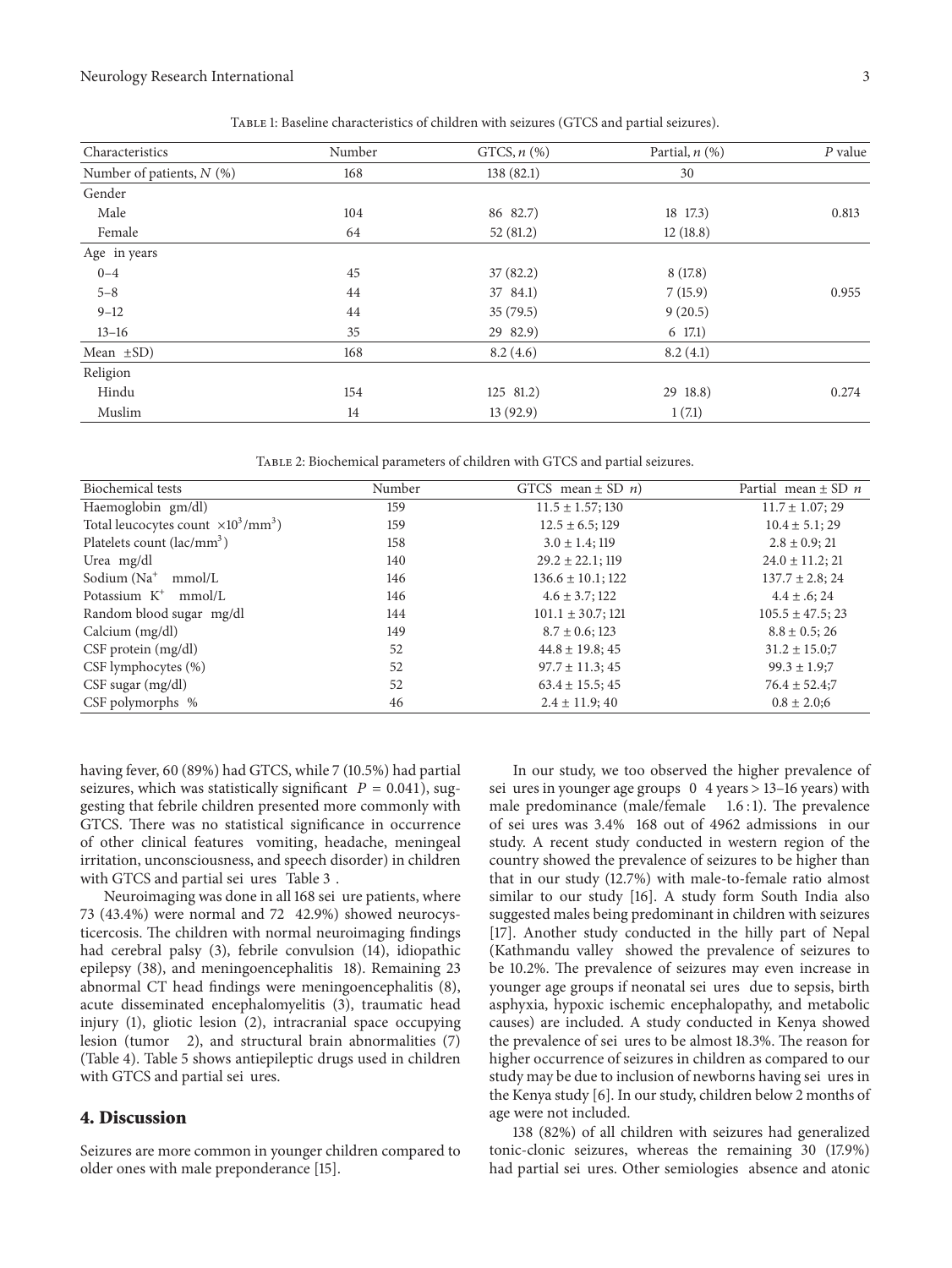| Clinical symptoms    | Number | GTCS, $n$ $(\%)$ | Partial, $n$ $(\%)$ | P value |
|----------------------|--------|------------------|---------------------|---------|
| Fever                | 67     | 60 89.5)         | 7(10.5)             | 0.041   |
| Vomiting             | 59     | 51(86.4)         | 8(13.6)             | 0.285   |
| Headache             | 27     | 24(88.9)         | 3(11.1)             | 0.318   |
| Meningeal irritation |        | 6(85.7)          | 1(14.3)             | 0.801   |
| Unconsciousness      | 93     | 78 83.9)         | 15(16.1)            | 0.515   |
| Speech disorder      |        | 2(50.0)          | 2(50.0)             | 0.089   |

<span id="page-4-0"></span>Table 3: Clinical characteristics of children with generalized tonic-clonic seizures (GTCS) and partial seizures.

| CT scan results                                  | Number         | GTCS, $n$ $(\%)$ | Partial, $n$ (%) | $P$ value |
|--------------------------------------------------|----------------|------------------|------------------|-----------|
| (a) Normal                                       | 73             | 63(86.3)         | 10(13.7)         |           |
| (i) Cerebral palsy                               | 3              |                  |                  |           |
| (ii) Febrile convulsion                          | 14             |                  |                  |           |
| (iii) Idiopathic epilepsy                        | 38             |                  |                  |           |
| (iv) Meningoencephalitis                         | 18             |                  |                  |           |
| (b) NCC                                          | 72             | 56 (77.8)        | 16(22.2)         | 0.402     |
| (c) Others                                       | 23             | 18(78.2)         | 5(21.7)          |           |
| (i) Meningoencephalitis                          | 8              |                  |                  |           |
| (ii) Acute disseminated encephalomyelitis (ADEM) | 3              |                  |                  |           |
| $(iii)$ Trauma $(SDH + SAH)$                     |                |                  |                  |           |
| (iv) Gliotic lesions                             | $\overline{2}$ |                  |                  |           |
| $(v)$ ICSOL                                      | $\overline{2}$ |                  |                  |           |
| (vi) Structural brain abnormalities              | 7              |                  |                  |           |

<span id="page-4-1"></span>Table 4: Neuroimaging in children with GTCS and partial seizures.

<span id="page-4-2"></span>Table 5: Antiepileptic drugs used in children with GTCS and partial seizures.

| Antiepileptic drugs   | Number | GTCS, $n$ $(\%)$ | Partial seizure, $n$ (%) |
|-----------------------|--------|------------------|--------------------------|
| Phenytoin P)          | 98     | 84 (85.7)        | 14(14.3)                 |
| Sodium valproate (V)  | 55     | 41(74.5)         | 14(25.4)                 |
| Both P and V combined |        | 9(81.8)          | $2 \t18.2$               |
| More than two drugs   |        | 4(100.0)         | 0(0.0)                   |

followed by tonic type 16%), complex partial type 14%), found that the peak age of onset for partial sei ures was less sei ure symptomatology were below 6 years of age [\[17\]](#page-6-3). In our study, the mean age of onset for both sei ure types was seizures) were not seen in the present study. An attempt was made by Shakya et al. to study the relative frequencies of various epileptic seizures and the age at onset of different seizure types in Nepalese children in 2001-2002 on 50 children diagnosed as epilepsy [\[18](#page-6-4)]. Generalized seizures (78%) were 3.54 times commoner than partial seizures (22%), which was almost similar to our study. They reported generalized tonic-clonic seizure (36%) as the most common seizure type atonic type (12%), and absence (10%), respectively. They also than 6 years, while primary generalized seizure was more frequently seen in age group of 2–10 years. Study conducted by Saravanan showed that around two-thirds of children with about 8 years, suggesting that this age has maximum number of children being admitted to hospital with seizures. Study done by Adhikari et al. also suggested that majority (69.9%) of children with seizures had generalized tonic-clonic type

followed by partial seizures (19.8%). Many studies conducted previously also suggest the high prevalence of GTCS in comparison to partial seizures [\[6,](#page-5-8) [9](#page-5-9), [17,](#page-6-3) [19](#page-6-5)].

 $(60 (89.5\%))$  having GTCS  $P = 0.041$ . Ojha and Aryal reported fever with sei ures in 75.5% of cases with febrile Fever was present in 67 (39.9%) children with majority seizures as the most common etiology [\[20](#page-6-6)].

Fever with seizure frequency was 53.5% in a similar study conducted in western region of the country by Adhikari et al. A South Indian study reported the presence of fever in 51.5% of children. In the present study, unconsciousness (93 (55.4%)), fever (67 (39.9%)), vomiting (59 (35.1%)), and headache (27 (16.1%)) were 4 leading complaints in seizure patients.

study suggested abnormal readings in 95 individuals 56.5%, Neuroimaging done in all seizure patients in the present with prevalence of NCC to be 42.9% (72 out of 168 children), whereas a recent study in western Nepal showed 45.9% of seizure patients (111 out of 242 patients) with abnormal brain imaging and prevalence of NCC being 59.5% [\[16](#page-6-2)]. Another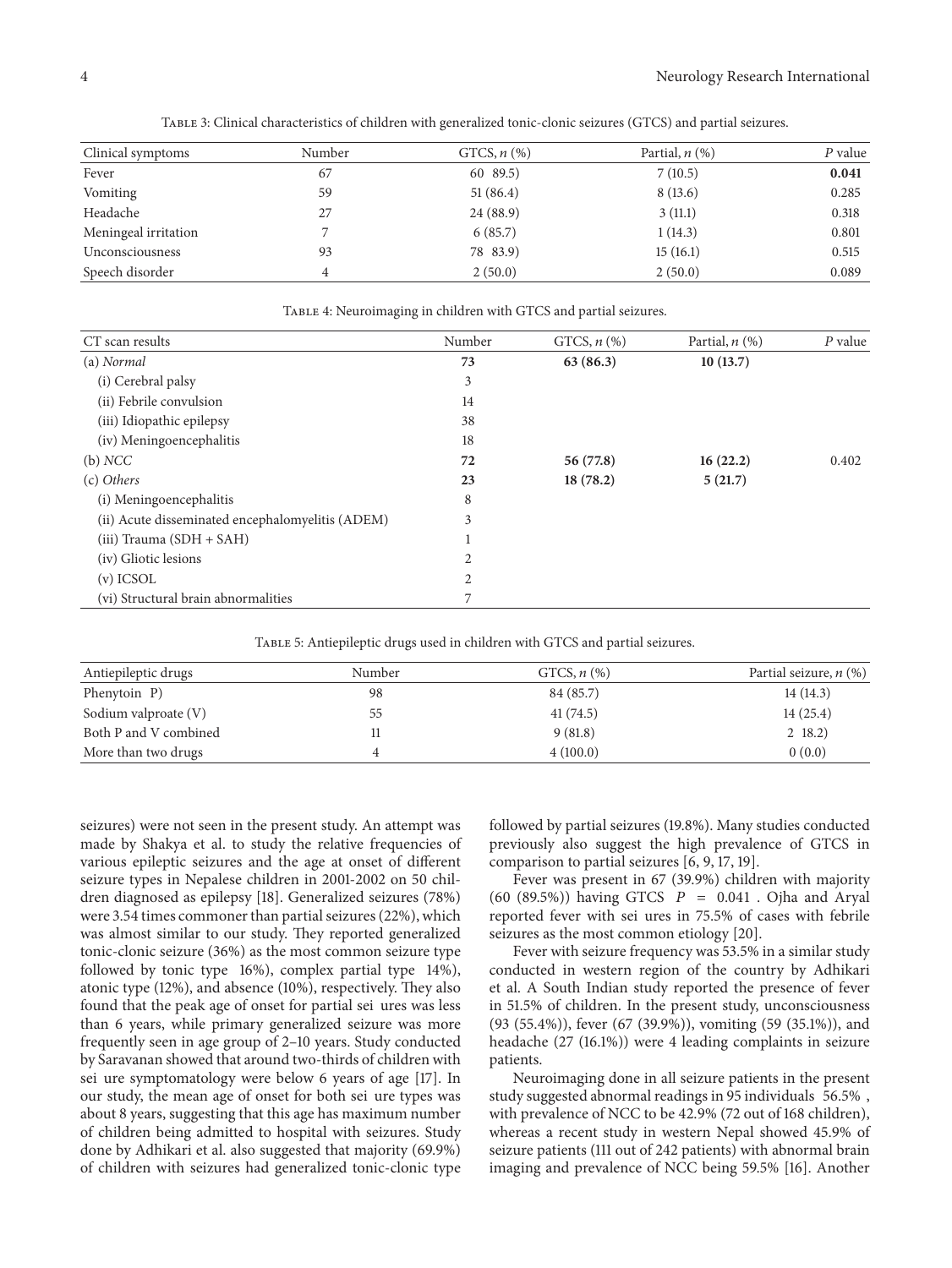all NCC cases had sei ures as their presenting complaints the country and sei ure is an important symptom. Majority  $n = 56, 77.8\%)$  of NCC children had GTCS when compared study done in the same region of Nepal showed that 91% of [\[21](#page-6-7)]. This proves that NCC is more common in this part of to partial seizures but the result was statistically insignificant. The present study did not show any significant difference in the occurrence of GTCS or partial seizures in comparison to normal neuroimaging findings, NCC, or other various abnormal neuroradiological findings.

Neurocysticercosis (72 (42.9%)), idiopathic epilepsy (38 (22.6%)), meningoencephalitis (26 (15.5%)), and febrile convulsions (14 (8.33%)) were four leading disorders in children with seizures in the present study. The findings in a study done by Adhikari et al. from western Nepal were similar to the present study. Still larger studies with larger sample size are required to find the etiological diagnosis in seizure patients more accurately.

tic drug 58.3% in treating sei ures followed by valproate 32.7% . The reason for widespread use of phenytoin could Phenytoin was the most commonly preferred antiepilepbe because of its easier availability and cheaper cost in developing countries like ours.

#### **5. Limitations of the Study**

We could not study the outcome of those sei ure patients with larger sample si e may be required to solve this problem. which could have helped to understand the exact disease burden, mortality, and morbidity. We included neither newborns with seizures admitted to NICU nor children having seizures from the outpatient department. This may alter the findings of the present study significantly. Future multicentric studies

## **6. Conclusion**

Children with seizures comprise a significant burden in inpatient department of developing countries with GTCS being more common and having various etiologies. Proper study on clinicodemographic profile of seizures can help in proper understanding of the disease burden and to take appropriate measures for its control.

### **Abbreviations**

|     | GTCS: Generalized tonic-clonic seizures    |
|-----|--------------------------------------------|
|     | NCC: Neurocysticercosis                    |
|     | ADEM: Acute disseminated encephalomyelitis |
|     | SDH: Subdural hematoma                     |
|     | SAH: Subarachnoid hemorrhage               |
|     | ICSOL: Intracranial space occupying lesion |
| CT: | Computed tomography.                       |

#### **Consent**

Informed and written consent for participation in the study and its publication was obtained.

#### **Conflicts of Interest**

The authors declare that there are no conflicts of interest regarding the publication of this paper.

## **Authors' Contributions**

Nagendra Chaudhary designed, analyzed, and drafted the manuscript. Murli Manohar Gupta, Sandeep Shrestha, and Santosh Pathak collected the data, prepared the manuscript, and helped in literature search. Om Prakash Kurmi performed the statistical analysis and critically revised the manuscript. B. D. Bhatia and K. N. Agarwal were involved in supervision and drafting the manuscript. All the authors read and approved the final manuscript.

#### **References**

- <span id="page-5-0"></span>[1] E. P. Vining, Pediatric seizures," *Emergency Medicine Clinics of North America*, vol. 12, no. 4, pp. 973–988, 1994.
- <span id="page-5-1"></span>[2] P. Singhi and S. Singhi, Neurocysticercosis in children," *Indian o o* – *J urnal f Pediatrics*, vol. 76, no. 5, pp. 537 545, 2009.
- <span id="page-5-2"></span>– vol. 62, no. 5, pp. 1109 1116, 2000. [3] G. N. McAbee and J. E. Wark, "A practical approach to uncomplicated seizuresin children," *American family Physician*,
- <span id="page-5-3"></span>[4] K. C. Rajbhandari, Epilepsy in Nepal," Canadian J urnal *j o* – *Neur logical Sciences*, vol. 31, no. 2, pp. 257 260, 2004.
- <span id="page-5-4"></span>z [5] C. E. Stafstrom, "Neonatal sei ures," *Pediatrics in Review*, vol. – 16, no. 7, pp. 248 256, 1995.
- <span id="page-5-8"></span>[6] R. Idro, S. Gwer, M. Kahindi et al., The incidence, aetiology and outcome of acute seizures in children admitted to a rural Kenyan district hospital," *BMC Pediatrics*, vol. 8, no. 1, article 1, 2008.
- [7] J. M. K. Murthy and R. Yangala, Acute symptomatic seizures – from South India," *Seizure*, vol. 8, no. 3, pp. 162 165, 1999. - Incidence and etiological spectrum: A hospital-based study
- Study of Japanese encephalitis and other viral encephalitis in *o o p* Nepali children," *Pediatrics Internati nal Official J urnal Ja an o Pediatric S ciety*, vol. 49, no. 6, pp. 978–984, 2007. [8] A. Rayamajhi, R. Singh, R. Prasad, B. Khanal, and S. Singhi,
- <span id="page-5-9"></span>*p* southern Taiwan," *Epile sia*, vol. 39, no. 9, pp. 960–964, 1998. [9] C. C. Huang, Y. C. Chang, and S. T. Wang, "Acute symptomatic seizure disorders in young children - a population study in
- <span id="page-5-5"></span>[10] S. Basu, U. Ramchandran, and A. Thapliyal, Clinical profile and *o o o* – Nepal," *J urnal f Pediatric Neur logy*, vol. 5, no. 1, pp. 045 052, outcome of pediatric neurocysticercosis: A study from Western 2007.
- <span id="page-5-6"></span>mittee on Febrile Seizures, Practice parameter: the neurodiag-– *An Pediatrics*, vol. 97, no. 2, pp. 769 772, 1996. [11] Provisional Committee on Quality Improvement and Subcomnostic evaluation of the child with a first simple febrile seizure,"
- <span id="page-5-7"></span>[12] D. Hirtz, S. Ashwal, A. Berg et al., Practice parameter: *o o* – epilepsy society," *Neur l gy*, vol. 55, no. 5, pp. 616 623, 2000. evaluating a first nonfebrile seizure in children: report of the quality standards subcommittee of the American academy of neurology, the child neurology society, and the American
- [13] S. Sharma, J. J. Riviello, M. B. Harper, and M. N. Baskin, The role of emergent neuroimaging in children with new-onset afebrile seizures," *Pediatrics*, vol. 111, no. 1, pp. 1–5, 2003.